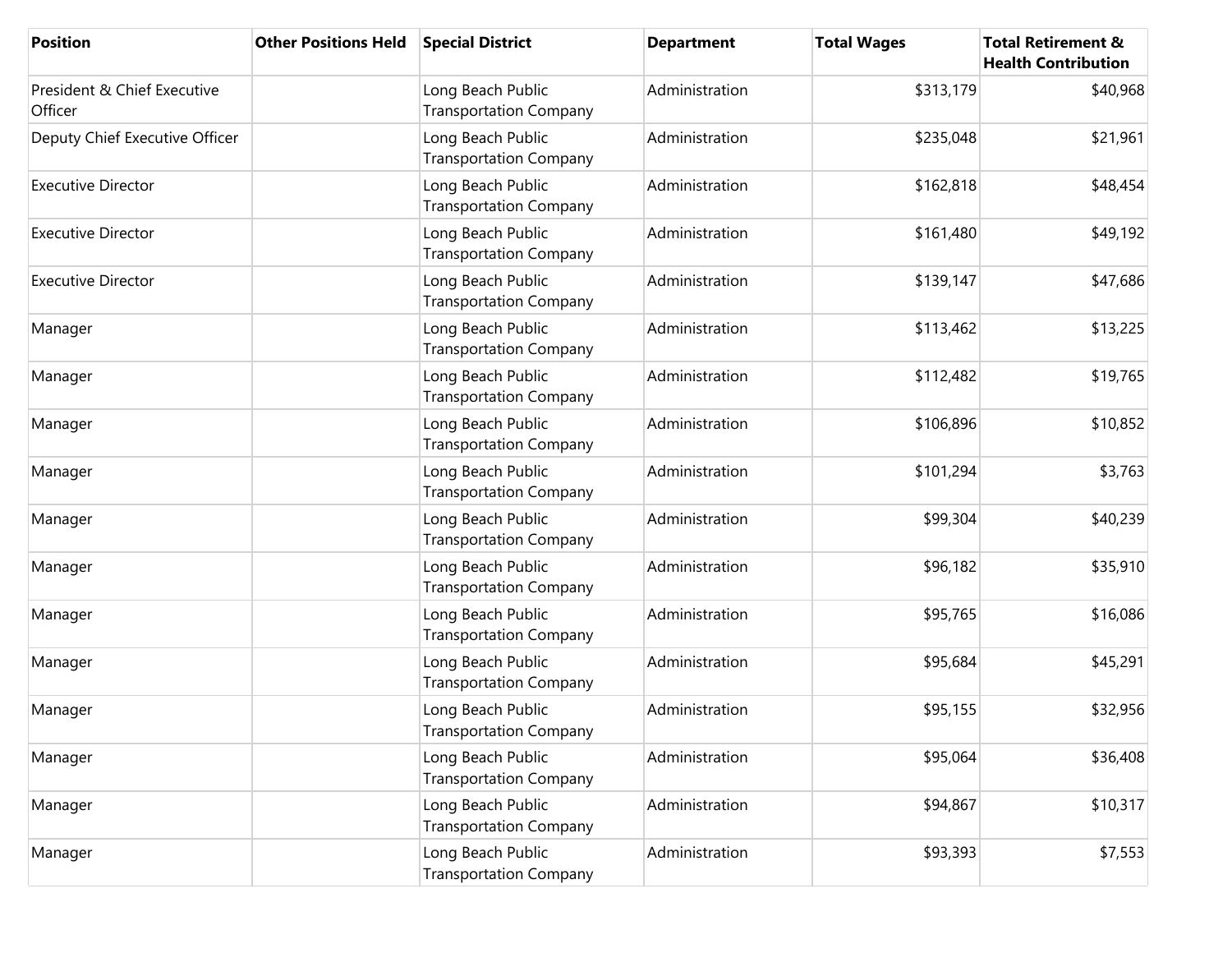| Manager                    | Long Beach Public<br><b>Transportation Company</b> | Administration | \$89,501 | \$29,150 |
|----------------------------|----------------------------------------------------|----------------|----------|----------|
| Manager                    | Long Beach Public<br><b>Transportation Company</b> | Administration | \$89,213 | \$40,125 |
| <b>Executive Assistant</b> | Long Beach Public<br><b>Transportation Company</b> | Administration | \$88,166 | \$8,217  |
| <b>Executive Assistant</b> | Long Beach Public<br><b>Transportation Company</b> | Administration | \$86,624 | \$10,833 |
| Safety Officer             | Long Beach Public<br><b>Transportation Company</b> | Administration | \$84,934 | \$9,955  |
| Administrator              | Long Beach Public<br><b>Transportation Company</b> | Administration | \$84,820 | \$39,028 |
| Administrator              | Long Beach Public<br><b>Transportation Company</b> | Administration | \$84,697 | \$29,023 |
| Administrator              | Long Beach Public<br><b>Transportation Company</b> | Administration | \$81,327 | \$4,197  |
| <b>Training Supervisor</b> | Long Beach Public<br><b>Transportation Company</b> | Administration | \$77,861 | \$26,086 |
| Analyst                    | Long Beach Public<br><b>Transportation Company</b> | Administration | \$77,786 | \$16,716 |
| <b>Training Supervisor</b> | Long Beach Public<br><b>Transportation Company</b> | Administration | \$77,666 | \$26,095 |
| <b>Training Supervisor</b> | Long Beach Public<br><b>Transportation Company</b> | Administration | \$76,617 | \$25,789 |
| Analyst                    | Long Beach Public<br><b>Transportation Company</b> | Administration | \$75,319 | \$9,786  |
| <b>Training Supervisor</b> | Long Beach Public<br><b>Transportation Company</b> | Administration | \$75,317 | \$36,566 |
| Systems Administrator      | Long Beach Public<br><b>Transportation Company</b> | Administration | \$74,213 | \$36,214 |
| Systems Administrator      | Long Beach Public<br><b>Transportation Company</b> | Administration | \$73,437 | \$33,202 |
| Systems Administrator      | Long Beach Public<br><b>Transportation Company</b> | Administration | \$73,221 | \$18,383 |
| Specialist                 | Long Beach Public<br><b>Transportation Company</b> | Administration | \$71,741 | \$15,035 |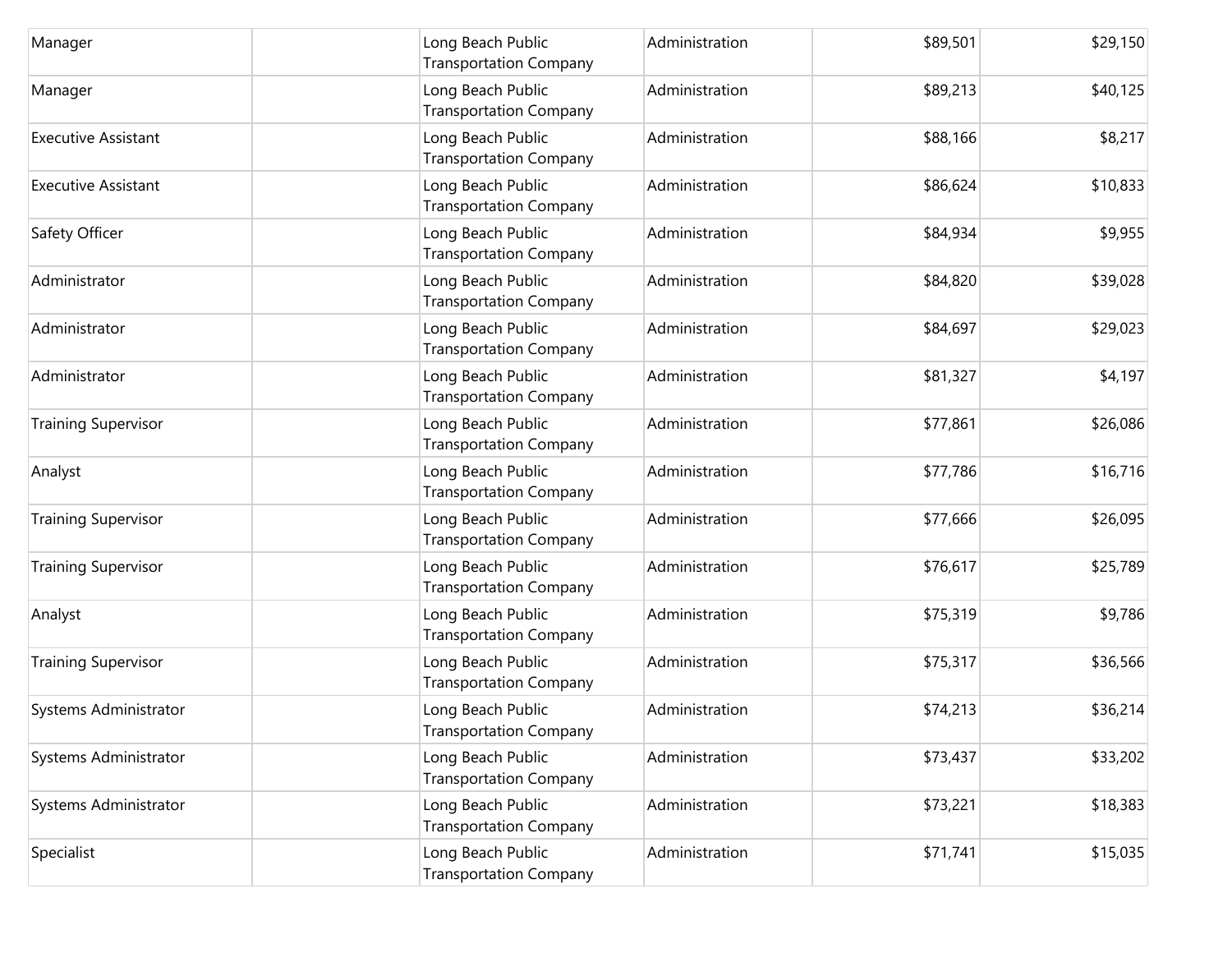| Supervisor                 | Long Beach Public<br><b>Transportation Company</b> | Administration | \$71,194 | \$34,540 |
|----------------------------|----------------------------------------------------|----------------|----------|----------|
| <b>Training Supervisor</b> | Long Beach Public<br><b>Transportation Company</b> | Administration | \$70,981 | \$35,382 |
| Safety Officer             | Long Beach Public<br><b>Transportation Company</b> | Administration | \$70,784 | \$24,323 |
| Buyer                      | Long Beach Public<br><b>Transportation Company</b> | Administration | \$70,377 | \$10,486 |
| Administrator              | Long Beach Public<br><b>Transportation Company</b> | Administration | \$69,948 | \$13,370 |
| Representative             | Long Beach Public<br><b>Transportation Company</b> | Administration | \$69,201 | \$29,338 |
| Management Assistant       | Long Beach Public<br><b>Transportation Company</b> | Administration | \$67,466 | \$8,957  |
| <b>Training Supervisor</b> | Long Beach Public<br><b>Transportation Company</b> | Administration | \$67,286 | \$28,386 |
| <b>Training Supervisor</b> | Long Beach Public<br><b>Transportation Company</b> | Administration | \$66,080 | \$34,094 |
| Systems Administrator      | Long Beach Public<br><b>Transportation Company</b> | Administration | \$65,265 | \$28,671 |
| Systems Administrator      | Long Beach Public<br><b>Transportation Company</b> | Administration | \$65,179 | \$11,278 |
| Representative             | Long Beach Public<br><b>Transportation Company</b> | Administration | \$62,194 | \$8,145  |
| Accountant                 | Long Beach Public<br><b>Transportation Company</b> | Administration | \$59,178 | \$9,367  |
| Systems Administrator      | Long Beach Public<br><b>Transportation Company</b> | Administration | \$58,943 | \$21,205 |
| Assistant                  | Long Beach Public<br><b>Transportation Company</b> | Administration | \$57,805 | \$25,812 |
| Accountant                 | Long Beach Public<br><b>Transportation Company</b> | Administration | \$56,932 | \$15,291 |
| Assistant                  | Long Beach Public<br><b>Transportation Company</b> | Administration | \$55,660 | \$31,402 |
| Supervisor                 | Long Beach Public<br><b>Transportation Company</b> | Administration | \$54,524 | \$1,652  |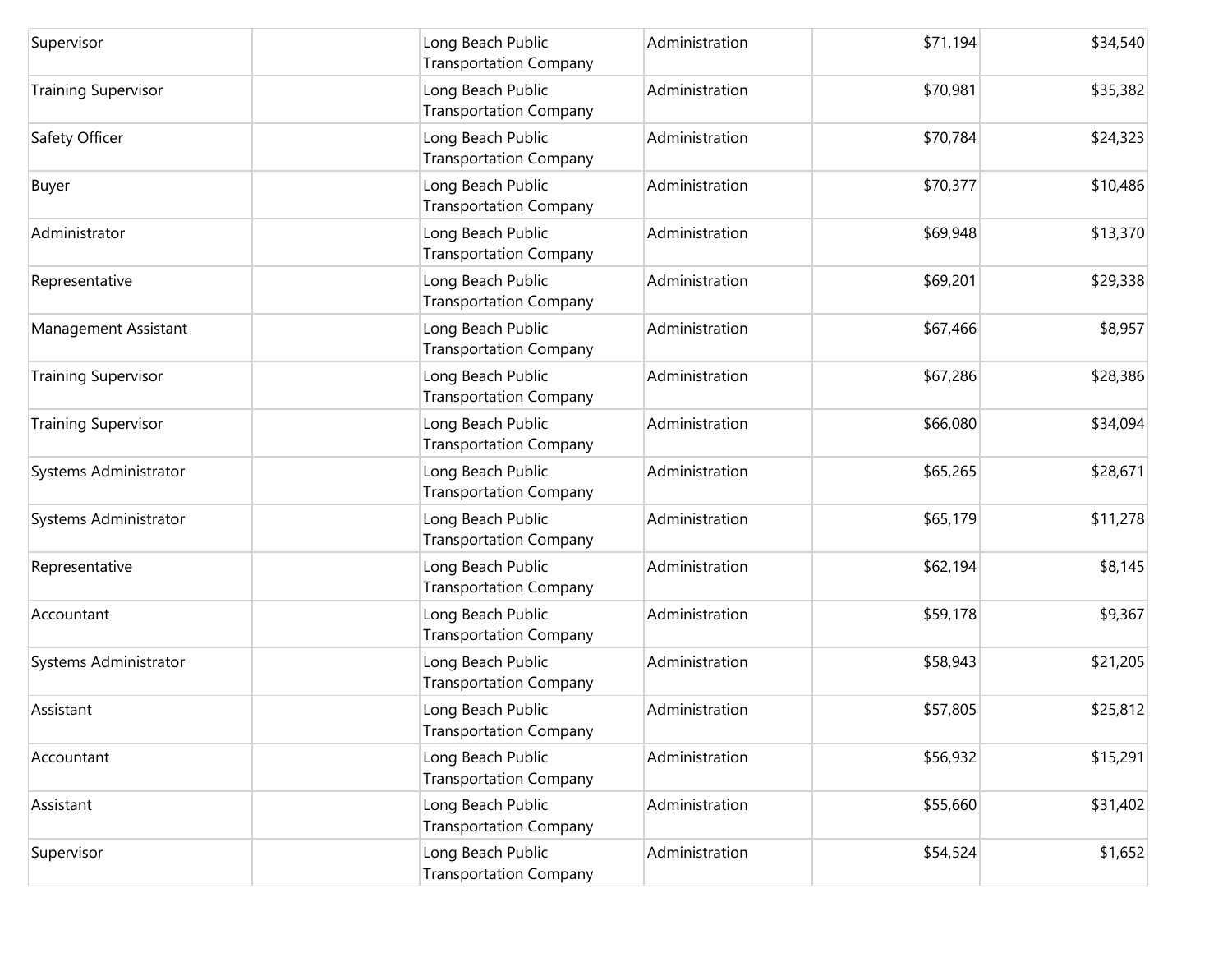| Accountant                    | Long Beach Public<br><b>Transportation Company</b> | Administration | \$54,475 | \$4,918  |
|-------------------------------|----------------------------------------------------|----------------|----------|----------|
| Manager                       | Long Beach Public<br><b>Transportation Company</b> | Administration | \$53,853 | \$5,115  |
| Accountant                    | Long Beach Public<br><b>Transportation Company</b> | Administration | \$53,790 | \$15,409 |
| Systems Administrator         | Long Beach Public<br><b>Transportation Company</b> | Administration | \$51,874 | \$28,261 |
| Management Assistant          | Long Beach Public<br><b>Transportation Company</b> | Administration | \$51,118 | \$25,082 |
| Administrator                 | Long Beach Public<br><b>Transportation Company</b> | Administration | \$49,528 | \$2,548  |
| Supervisor                    | Long Beach Public<br><b>Transportation Company</b> | Administration | \$47,091 | \$26,433 |
| Specialist                    | Long Beach Public<br><b>Transportation Company</b> | Administration | \$45,559 | \$28,748 |
| Specialist                    | Long Beach Public<br><b>Transportation Company</b> | Administration | \$44,917 | \$22,535 |
| Buyer                         | Long Beach Public<br><b>Transportation Company</b> | Administration | \$44,176 | \$6,257  |
| Clerk                         | Long Beach Public<br><b>Transportation Company</b> | Administration | \$43,550 | \$13,493 |
| <b>Customer Service Clerk</b> | Long Beach Public<br><b>Transportation Company</b> | Administration | \$39,779 | \$27,227 |
| Supervisor                    | Long Beach Public<br><b>Transportation Company</b> | Administration | \$37,550 | \$8,285  |
| Management Assistant          | Long Beach Public<br><b>Transportation Company</b> | Administration | \$37,331 | \$7,384  |
| <b>Customer Service Clerk</b> | Long Beach Public<br><b>Transportation Company</b> | Administration | \$36,987 | \$9,937  |
| <b>Customer Service Clerk</b> | Long Beach Public<br><b>Transportation Company</b> | Administration | \$36,332 | \$5,759  |
| <b>Customer Service Clerk</b> | Long Beach Public<br><b>Transportation Company</b> | Administration | \$36,263 | \$26,312 |
| <b>Customer Service Clerk</b> | Long Beach Public<br><b>Transportation Company</b> | Administration | \$34,613 | \$5,559  |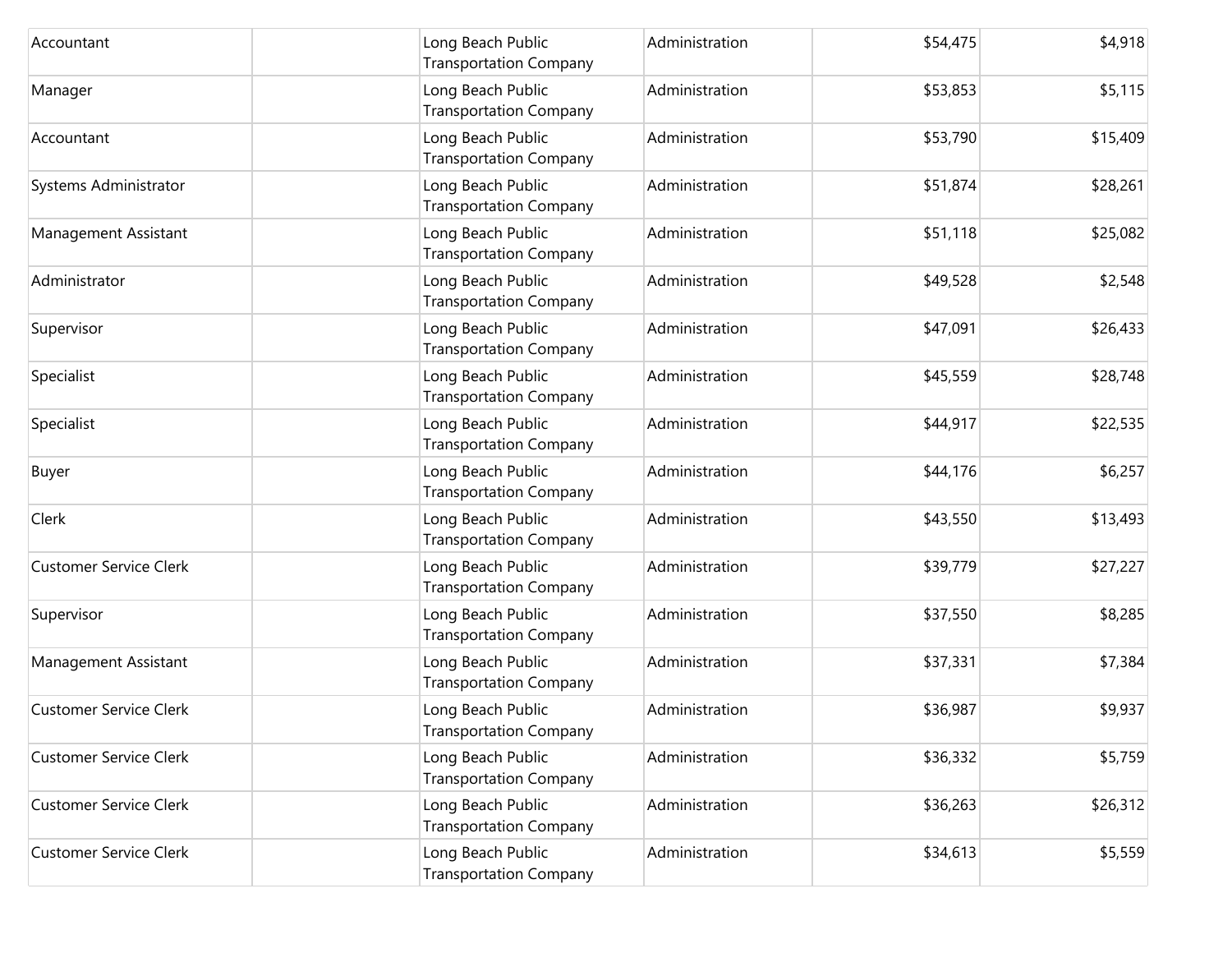| Management Assistant          | Long Beach Public<br><b>Transportation Company</b> | Administration | \$33,826 | \$13,187 |
|-------------------------------|----------------------------------------------------|----------------|----------|----------|
| Mail Courier                  | Long Beach Public<br><b>Transportation Company</b> | Administration | \$33,100 | \$2,259  |
| <b>Customer Service Clerk</b> | Long Beach Public<br><b>Transportation Company</b> | Administration | \$32,877 | \$0      |
| <b>Customer Service Clerk</b> | Long Beach Public<br><b>Transportation Company</b> | Administration | \$32,543 | \$68     |
| <b>Customer Service Clerk</b> | Long Beach Public<br><b>Transportation Company</b> | Administration | \$32,541 | \$17,882 |
| <b>Customer Service Clerk</b> | Long Beach Public<br><b>Transportation Company</b> | Administration | \$31,989 | \$5,559  |
| Supervisor                    | Long Beach Public<br><b>Transportation Company</b> | Administration | \$31,586 | \$6,977  |
| Accountant                    | Long Beach Public<br><b>Transportation Company</b> | Administration | \$30,883 | \$3,639  |
| Management Assistant          | Long Beach Public<br><b>Transportation Company</b> | Administration | \$29,035 | \$3,739  |
| Administrator                 | Long Beach Public<br><b>Transportation Company</b> | Administration | \$27,453 | \$3,234  |
| Administrator                 | Long Beach Public<br><b>Transportation Company</b> | Administration | \$25,450 | \$1,002  |
| <b>Customer Service Clerk</b> | Long Beach Public<br><b>Transportation Company</b> | Administration | \$23,958 | \$3,757  |
| <b>Customer Service Clerk</b> | Long Beach Public<br><b>Transportation Company</b> | Administration | \$23,579 | \$4,315  |
| <b>Customer Service Clerk</b> | Long Beach Public<br><b>Transportation Company</b> | Administration | \$23,243 | \$4,507  |
| Intern                        | Long Beach Public<br><b>Transportation Company</b> | Administration | \$22,803 | \$0      |
| Intern                        | Long Beach Public<br><b>Transportation Company</b> | Administration | \$20,569 | \$0      |
| Intern                        | Long Beach Public<br><b>Transportation Company</b> | Administration | \$20,377 | \$0      |
| <b>Govt Relations Officer</b> | Long Beach Public<br><b>Transportation Company</b> | Administration | \$19,487 | \$3,038  |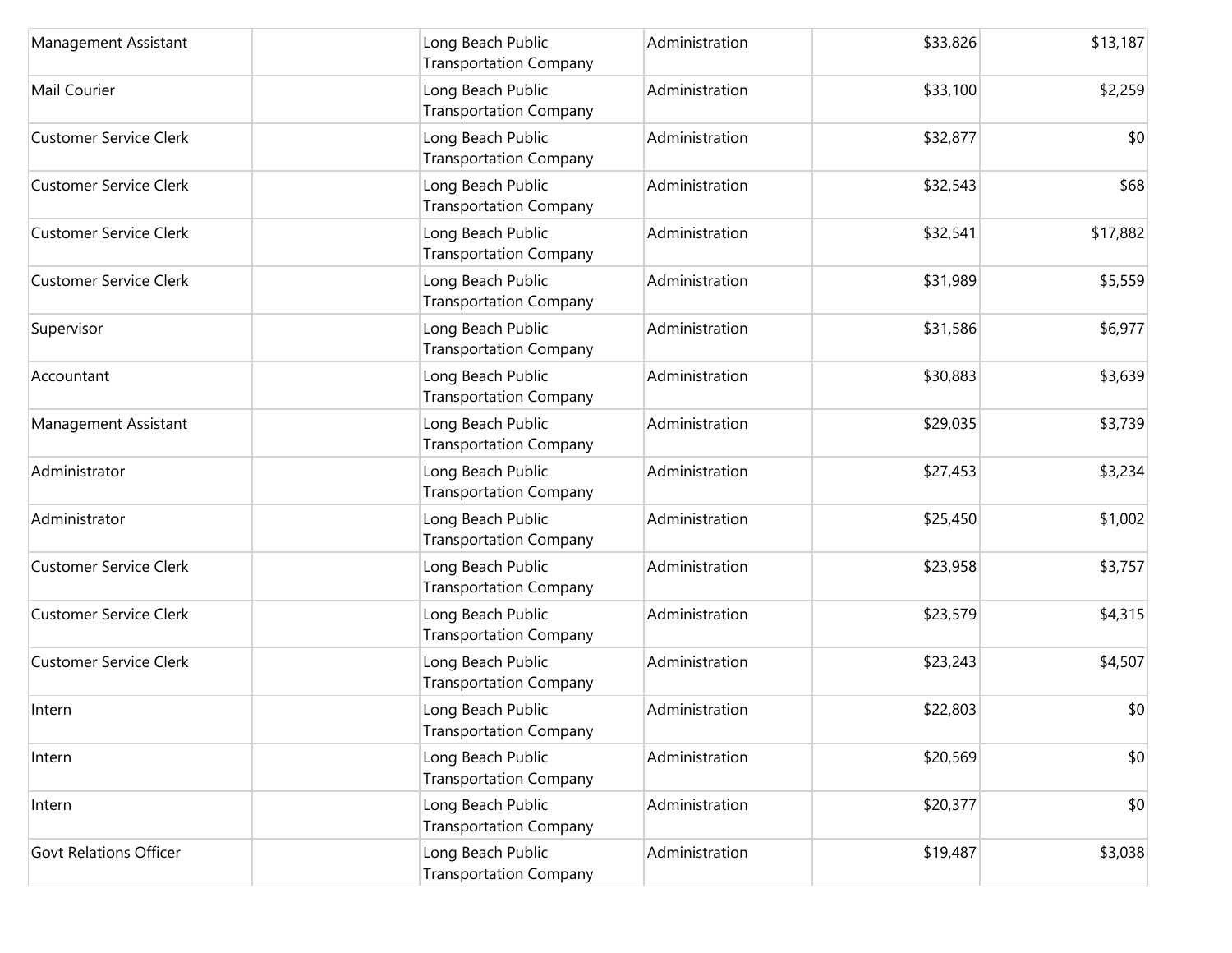| Intern                        | Long Beach Public<br><b>Transportation Company</b> | Administration | \$19,282 | \$0     |
|-------------------------------|----------------------------------------------------|----------------|----------|---------|
| Part Time Money Counter       | Long Beach Public<br><b>Transportation Company</b> | Administration | \$18,300 | \$0     |
| Part Time Money Counter       | Long Beach Public<br><b>Transportation Company</b> | Administration | \$18,040 | \$0     |
| Part Time Money Counter       | Long Beach Public<br><b>Transportation Company</b> | Administration | \$17,080 | \$0     |
| Intern                        | Long Beach Public<br><b>Transportation Company</b> | Administration | \$15,788 | \$0     |
| <b>Customer Service Clerk</b> | Long Beach Public<br><b>Transportation Company</b> | Administration | \$15,757 | \$0     |
| <b>Customer Service Clerk</b> | Long Beach Public<br><b>Transportation Company</b> | Administration | \$14,100 | \$4,137 |
| <b>Customer Service Clerk</b> | Long Beach Public<br><b>Transportation Company</b> | Administration | \$13,068 | \$1,002 |
| Manager                       | Long Beach Public<br><b>Transportation Company</b> | Administration | \$10,945 | \$4,229 |
| Representative                | Long Beach Public<br><b>Transportation Company</b> | Administration | \$10,057 | \$3,583 |
| Intern                        | Long Beach Public<br><b>Transportation Company</b> | Administration | \$8,705  | \$0     |
| Administrator                 | Long Beach Public<br><b>Transportation Company</b> | Administration | \$8,609  | \$1,013 |
| Intern                        | Long Beach Public<br><b>Transportation Company</b> | Administration | \$7,067  | \$0     |
| Intern                        | Long Beach Public<br><b>Transportation Company</b> | Administration | \$6,769  | \$0     |
| Intern                        | Long Beach Public<br><b>Transportation Company</b> | Administration | \$6,757  | \$0     |
| Intern                        | Long Beach Public<br><b>Transportation Company</b> | Administration | \$6,308  | \$0     |
| <b>Training Supervisor</b>    | Long Beach Public<br><b>Transportation Company</b> | Administration | \$5,620  | \$421   |
| <b>Customer Service Clerk</b> | Long Beach Public<br><b>Transportation Company</b> | Administration | \$5,551  | \$4,181 |